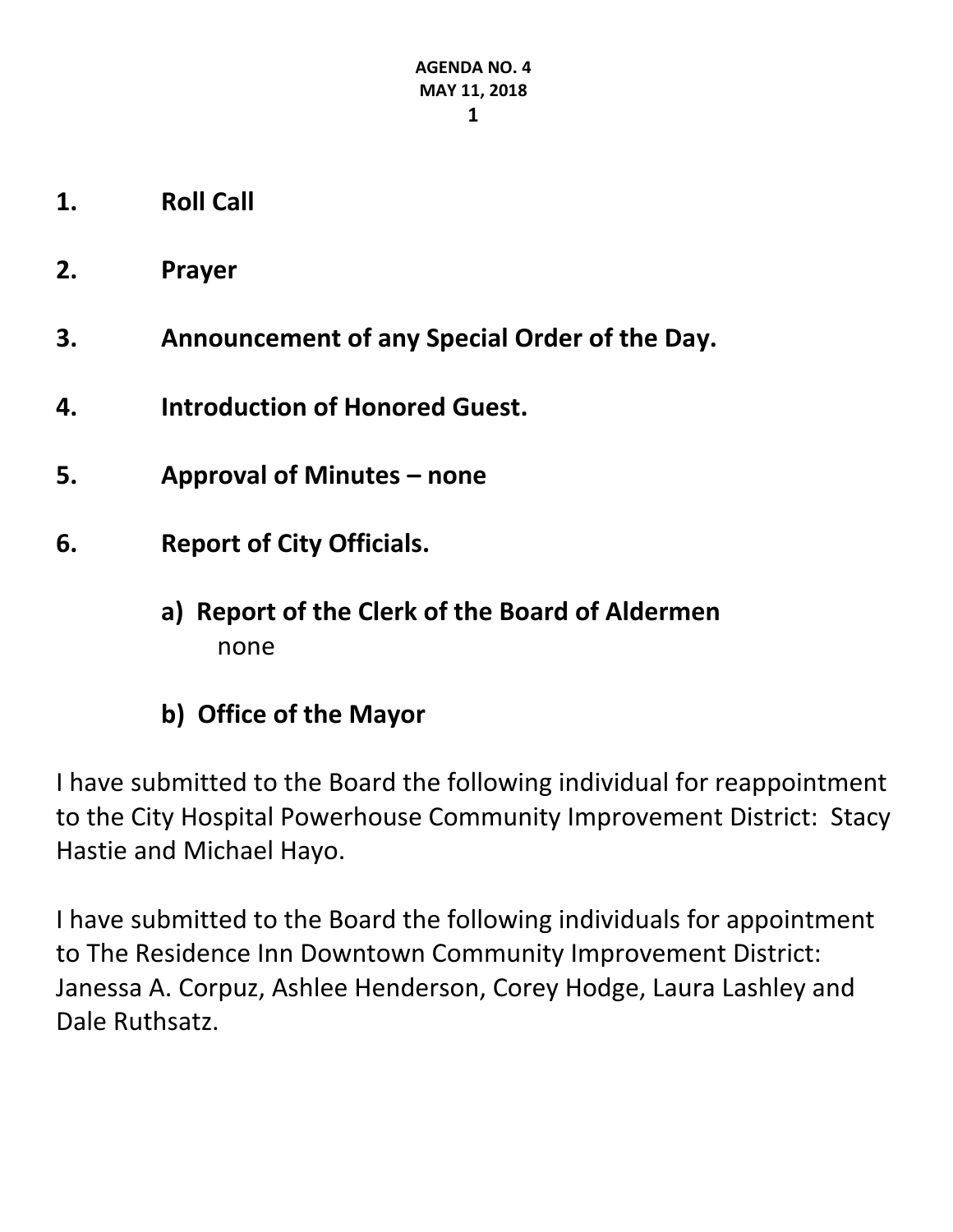## **b) Office of the Mayor – (cont.)**

| B.B.#40           | Vaccaro        | 6/1/18 | 70751 |
|-------------------|----------------|--------|-------|
| B.B.#171          | Spencer        | 6/4/18 | 70752 |
| <b>B.B.#204AA</b> | Williamson     | 6/4/18 | 70753 |
| <b>B.B.#222AA</b> | Pres. Reed     | 6/4/18 | 70755 |
| <b>B.B.#233AA</b> | P. Boyd        | 6/4/18 | 70756 |
| B.B.#239          | <b>Bosley</b>  | 5/4/18 | 70757 |
| B.B.#254          | Williamson     | 6/4/18 | 70758 |
| <b>B.B.#262AA</b> | Roddy          | 6/4/18 | 70759 |
| B.B.#264          | Guenther       | 6/4/18 | 70760 |
| B.B.#265          | Davis          | 6/4/18 | 70761 |
| B.B.#266          | <b>Navarro</b> | 6/4/18 | 70762 |
| B.B.#267          | Moore          | 6/4/18 | 70763 |
| B.B.#269          | Guenther       | 5/4/18 | 70764 |
| B.B.#271          | Davis          | 6/4/18 | 70765 |
| B.B.#220          | Ingrassia      | 6/2/18 | 70766 |

# **c) Office of the President**

none

## **7. Petitions and Communications.**

none

## 8. **Board Bills for Perfection – Informal Calendar.** none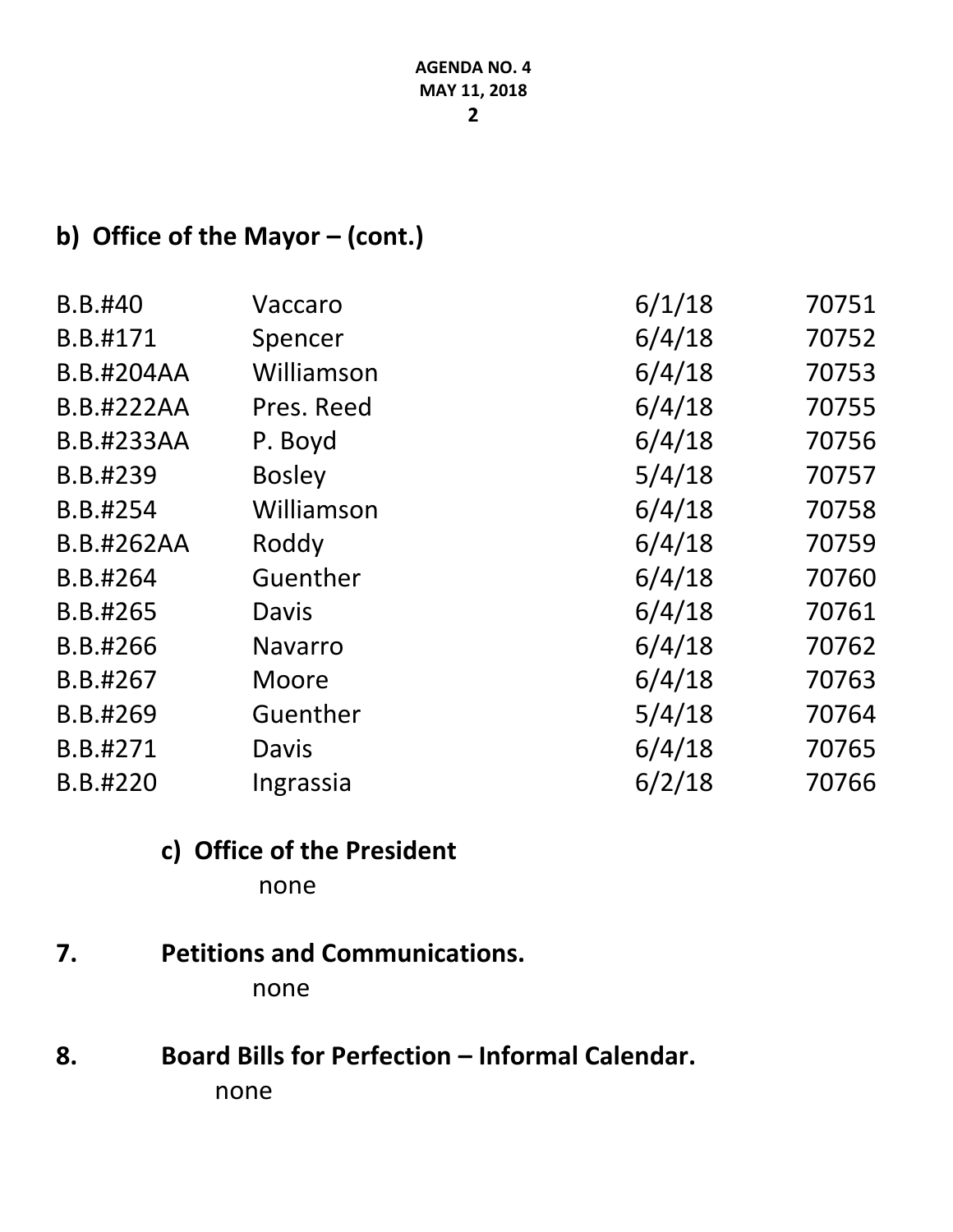## **9. Board Bills for Third Reading - Informal Calendar.** none

- **10. Resolutions – Informal Calendar.** none
- **11. First Reading of Board Bills.**
- B.B.#1 Pres. Reed/Williamson Budget Fiscal Year 2018-2019; and containing an emergency clause.
- B.B.#48 Roddy An Ordinance recommended by the Planning Commission, to change the zoning of property on the Central West End Form-Based District Map, from "NG1" Neighborhood General Type 1 Zone to the "NCT1" Neighborhood Center Type 1 Zone in City Block 3914 (4117R West Pine; and to further change the overall boundaries of the "NG1" Neighborhood General Type 1 Zone and the "NC1" Neighborhood Center Type 1 Zone; established under Ordinance 69406; and containing an emergency clause.
- B.B.#49 Roddy An ordinance recommended by the Board of Public Service to conditionally vacate a portion of the right-of-way on the north side of Forest Park Ave. abutting City Block 3919-E as bounded by Laclede, Spring, Forest Park and Vandeventer, and adjacent to 3763 ([3745-3801\) Forest Park](https://maps.google.com/?q=3745-3801)+Forest+Park&entry=gmail&source=g).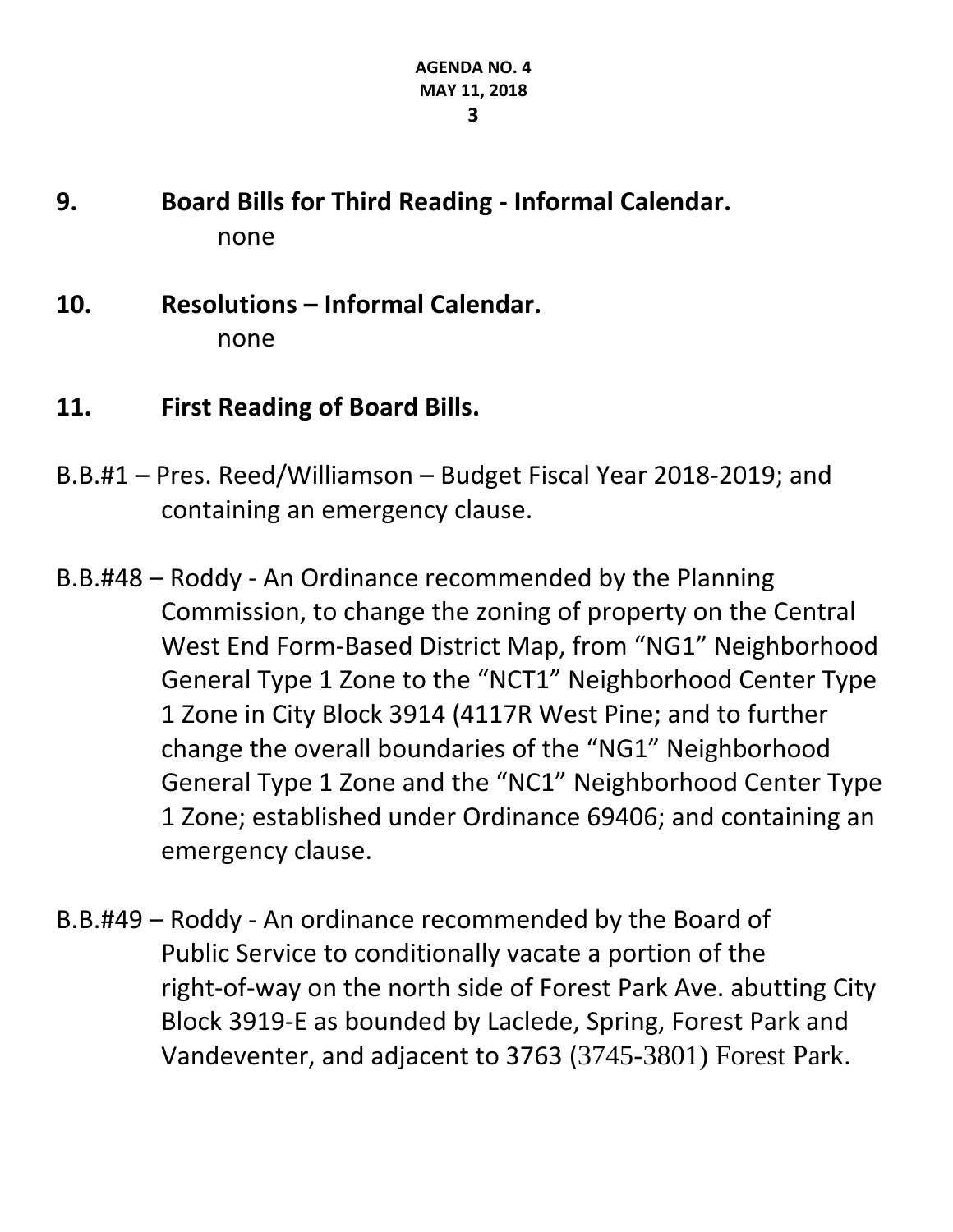## **11. First Reading of Board Bills – (cont.)**

- B.B.#50 Martin An Ordinance recommended by the Planning Commission on May 7, 2018, to change the zoning of property in City Block 2861, from "B" Two-Family Dwelling District to the "F" Neighborhood Commercial District, at 5601-03 S. Broadway, and containing an emergency clause.
- B.B.#51 Ingrassia An Ordinance amending Ordinance Nos. 69979, 69980 and 69981; approving and authorizing the execution of a First Amendment to Redevelopment Agreement between The City and ROL Capital III, Inc.; authorizing other related actions; and containing a Severability Clause.
- B.B.#52 Tyus An ordinance pertaining to income that is exempt from the City's earnings tax, amending Section Eight of Ordinance 47063, approved April 28, 1954, as amended by Ordinance 64586, and as codified in Section 5.22.090 of the City Code of Ordinances, by adding a provision exempting any income received by a person in the form of or related to a grant, vesting or exercise of stock options, performance shares or performance-based stock related to incentive plans from the City's earnings tax; and containing an emergency clause.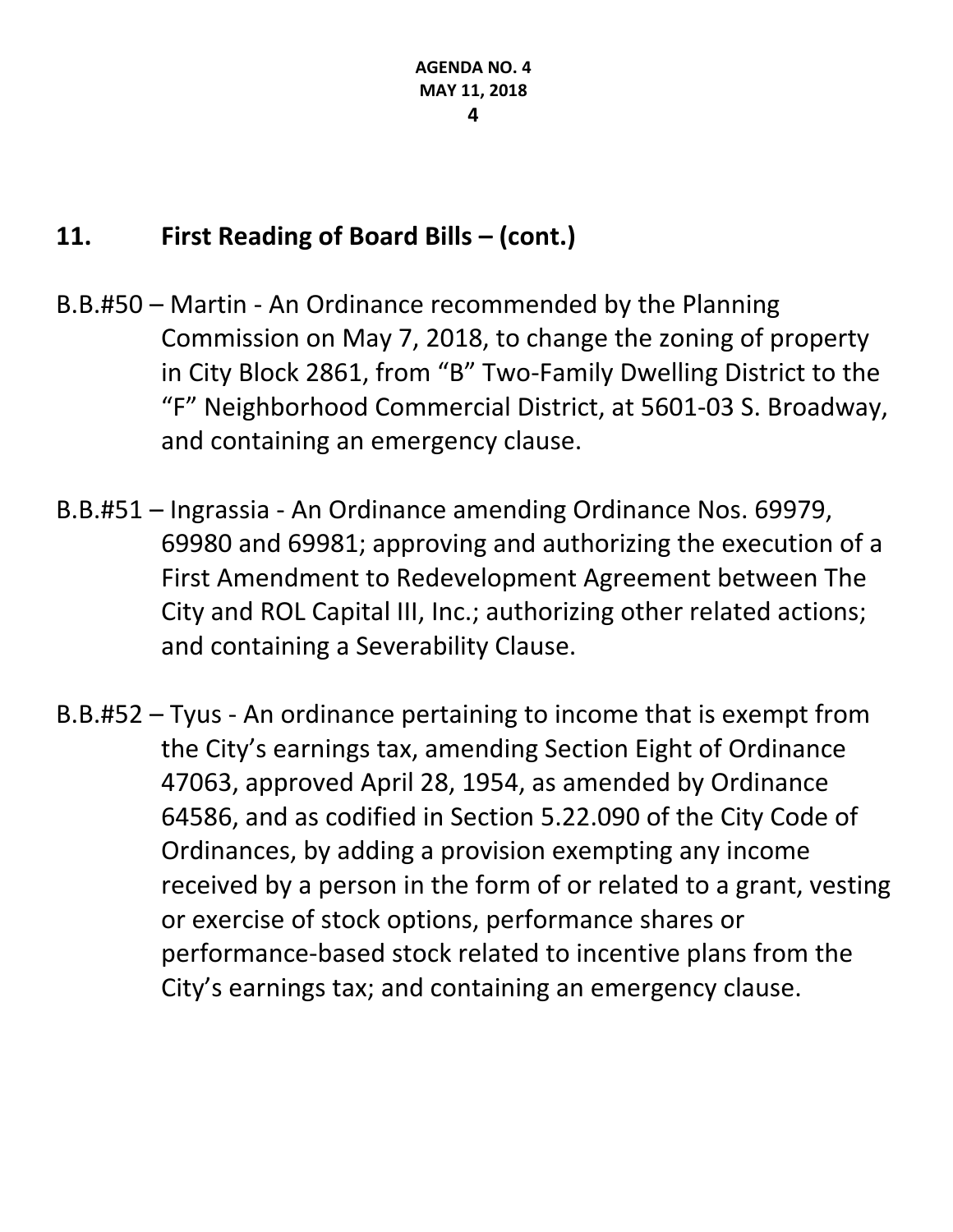## **11. First Reading of Board Bills – (cont.)**

- B.B.#53 Kennedy An Ordinance adopting the 2018 International Building Code with amendments, including Appendices E, F, G, H, I and J; repealing Ordinance 68610, Ordinance 68788, and Ordinance 69271; and containing a penalty clause, severability clause, savings clause, and emergency clause.
- B.B.#54 Kennedy An Ordinance adopting the 2018 International Residential Code for One- and Two-family Dwellings with amendments, including Appendices E, F, G, H, J, K, M, R, S, and T; repealing Ordinance 68789; and containing a penalty clause, severability clause, savings clause, and emergency clause.
- B.B.#55 Kennedy An Ordinance adopting the 2018 International Fire Code with amendments, including Appendices B and C; repealing Ordinance 69600; and containing a penalty clause, severability clause, savings clause, and emergency clause.
- B.B.#56 Kennedy An Ordinance adopting the 2018 International Existing Building Code with amendments, including Appendices A, B, and C; repealing Ordinance 68790; and containing a penalty clause, severability clause, savings clause, and emergency clause.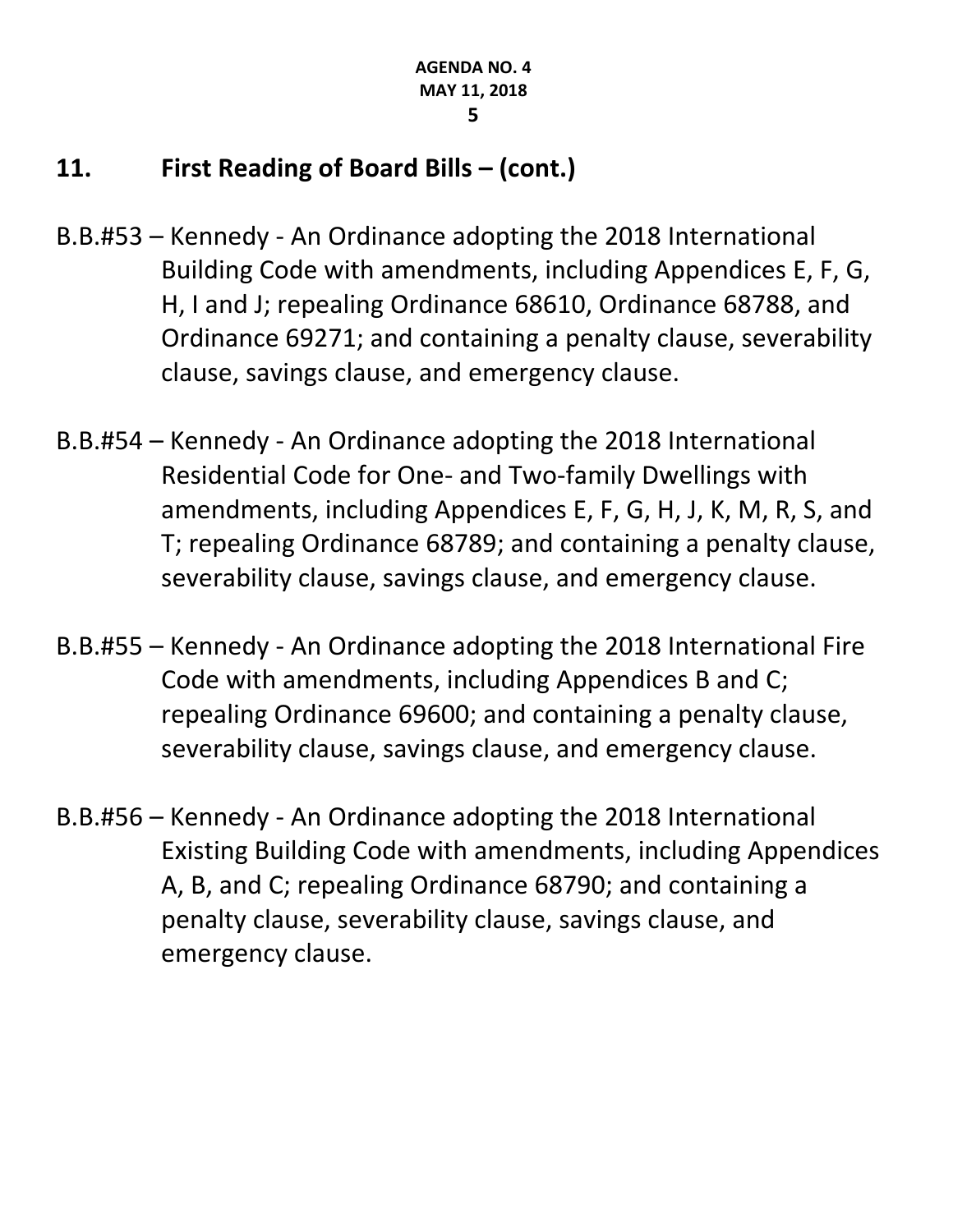## **11. First Reading of Board Bills – (cont.)**

- B.B.#57 Kennedy An Ordinance adopting the 2018 International Property Maintenance Code with amendments; repealing Ordinance 68791; and containing a penalty clause, severability clause, savings clause, and emergency clause.
- B.B.#58 Kennedy An Ordinance adopting the 2018 International Energy Conservation Code with amendments; repealing Ordinance 68792; and containing a penalty clause, severability clause, savings clause, and emergency clause.
- B.B.#59 Kennedy An Ordinance pertaining to the Mechanical Code of the City of Saint Louis; repealing Ordinance 68639 and Ordinance 68847; adopting the 2018 International Mechanical Code with amendments, including Appendix A; and containing a penalty clause, severability clause, savings clause, and an emergency clause.
- B.B.#60 Kennedy An Ordinance adopting the 2018 International Fuel Gas Code with amendments; repealing Ordinance 68638; and containing a penalty clause, severability clause, savings clause, and emergency clause.
- B.B.#61 Kennedy An ordinance adopting the 2017 National Electrical Code with amendments; repealing Ordinance 68831; and containing a penalty clause, severability clause, savings clause, and emergency clause.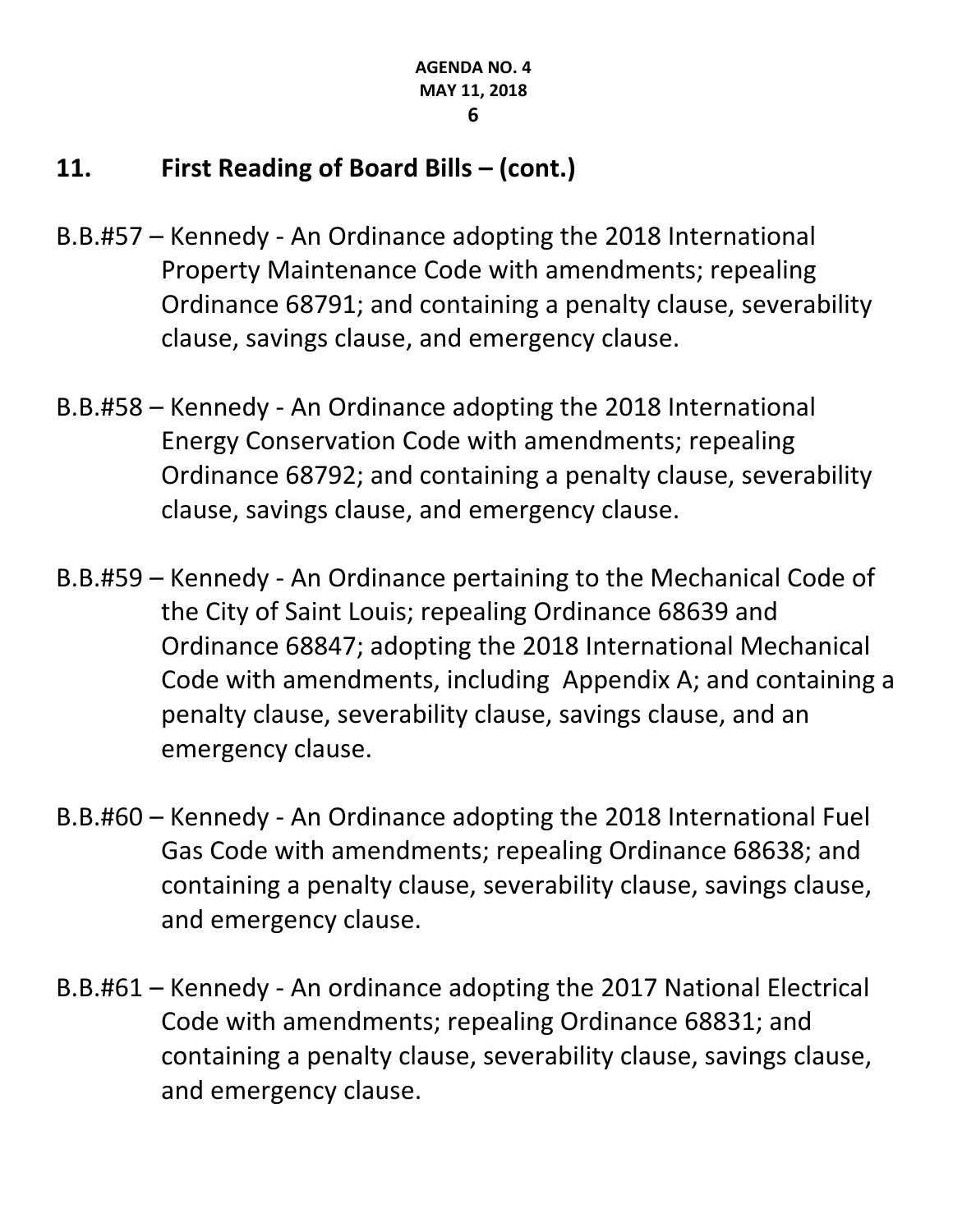#### **AGENDA NO. 4 MAY 11, 2018**

**7**

## **12. Reference to Committee of Board Bills.**

| <b>WM</b>   | <b>B.B.#1</b>                                                                                                                                                                                                                                                                                                                                                                                                                                                                                                                                                                       |
|-------------|-------------------------------------------------------------------------------------------------------------------------------------------------------------------------------------------------------------------------------------------------------------------------------------------------------------------------------------------------------------------------------------------------------------------------------------------------------------------------------------------------------------------------------------------------------------------------------------|
| <b>STR</b>  | B.B.#49                                                                                                                                                                                                                                                                                                                                                                                                                                                                                                                                                                             |
| <b>HUDZ</b> | $B.B.#48 - #50 - #51$                                                                                                                                                                                                                                                                                                                                                                                                                                                                                                                                                               |
| <b>PS</b>   | B.B.#53 - #54 - #55 - #56 - #57 - #58 - #59 - #60 - #61                                                                                                                                                                                                                                                                                                                                                                                                                                                                                                                             |
| 13.         | Second Reading and Report of Standing Committees.                                                                                                                                                                                                                                                                                                                                                                                                                                                                                                                                   |
| <b>WM</b>   | B.B.#46 – Green - An ordinance renewing the Tower Grove<br>South Concerned Citizens Special Business District and<br>containing severability, effectiveness, and emergency clauses.                                                                                                                                                                                                                                                                                                                                                                                                 |
| <b>TC</b>   | B.B.#42 – Davis - An ordinance recommended and approved by<br>the Airport Commission, the Comptroller and the Board of<br>Estimate and Apportionment, making certain findings with<br>respect to the transfer of up to Four Million Dollars of excess<br>moneys that The City, intends to transfer from the Debt Service<br>Stabilization Fund to the Airport Development Fund for the<br>purpose of making Funds available to address Coldwater Creek<br>Emergency Repairs – Stabilize Banks and Channel; containing a<br>severability clause; and containing an emergency clause. |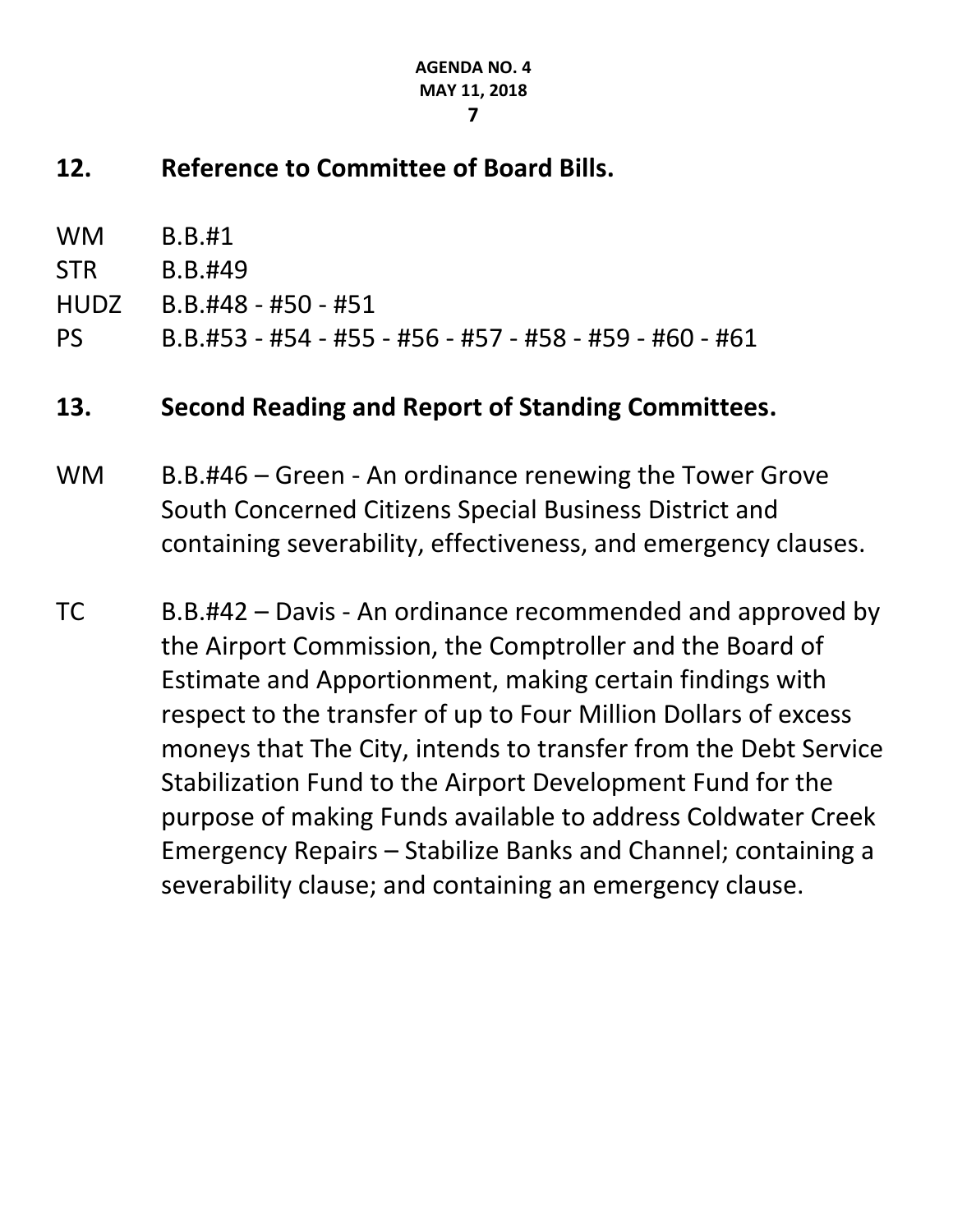## **13. Second Reading – (cont.)**

- TC B.B.#43 Davis An Ordinance recommended and approved by the Airport Commission, the Board of Public Service, and the Board of Estimate and Apportionment authorizing a First Amendment to Section One of the Airfield, Building & Environs Projects Ordinance 70617, which authorized a multi-year public work and improvement program at St. Louis Lambert International Airport, increasing the total estimated cost of the Airport, Building & Environs Projects by Four Million Dollars to Nineteen Million Dollars adding a new project to the list entitled "Coldwater Creek Emergency Repairs – Stabilize Banks & Channel"; authorizing a First Supplemental Appropriation in the total amount of Four Million Dollars from the Airport Development Fund into the Airport, Building & Environs Projects; containing a severability clause; and an emergency clause.
- TC B.B.#44 Davis An Ordinance recommended and approved by the Board of Estimate and Apportionment authorizing and directing the Director of Airports and the Comptroller, to enter into and execute, the Second Amendment to Lease Agreement AL-222 between the City and MHS Travel and Charter containing a severability clause; and an emergency clause.

## **14. Report of Special Committees**

none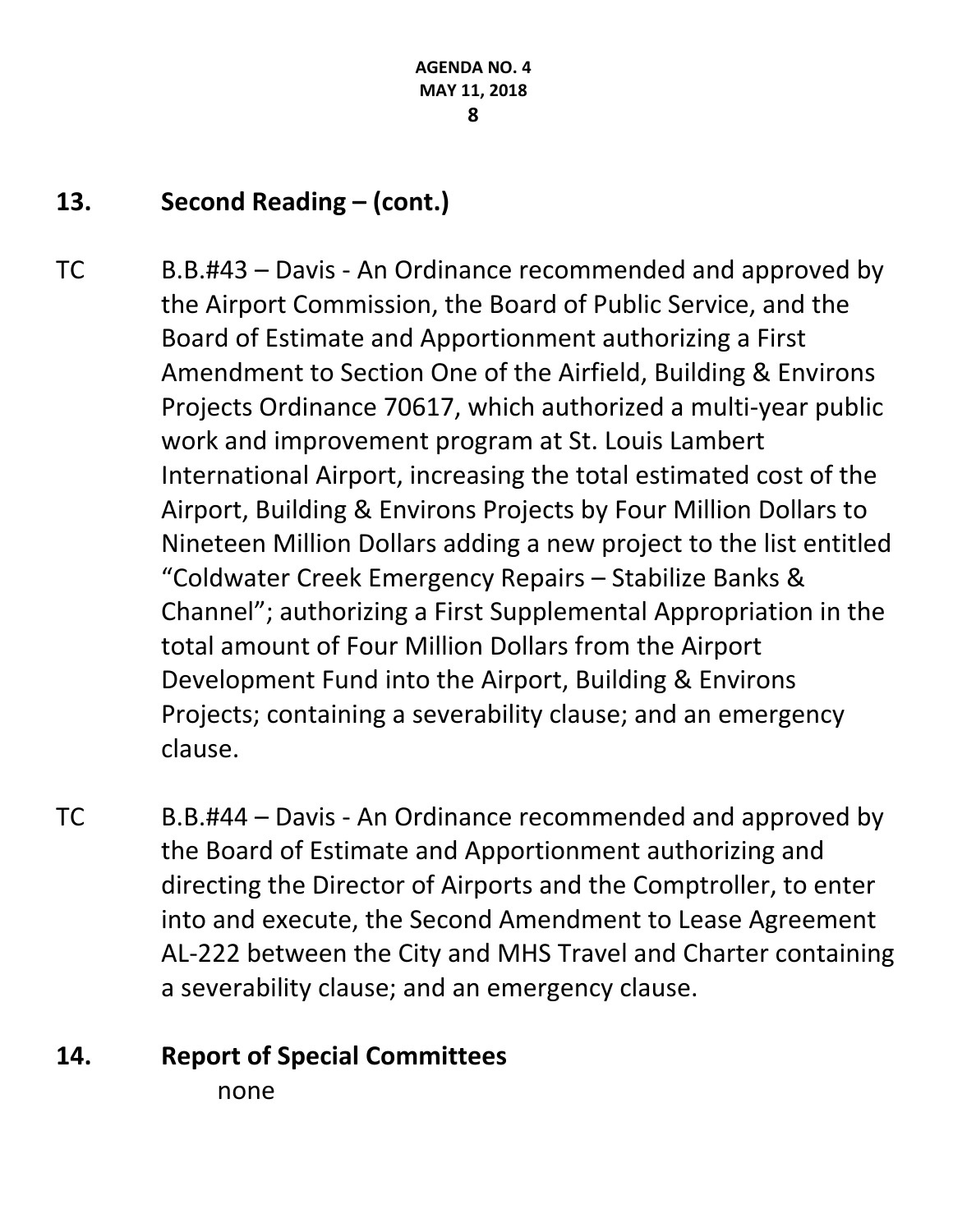## **15. Perfection Consent Calendar.**

- STR B.B.#4 Coatar An ordinance recommended by the Board of Public Service to conditionally vacate travel in 10 foot wide "L" shaped alley in City Block 798 as bounded by Shenandoah, 10th St., Lami and Menard in the City.
- STR B.B.#30 Muhammad An Ordinance directing the Director of Streets to Temporarily close, barricade, or otherwise impede the flow of traffic on Anderson at the north curb line of Dryden, and containing an emergency clause.
- STR B.B.#31 Vaccaro An Ordinance establishing a four way stop site at the intersection of Mardel and Sulphur regulating all traffic traveling eastbound and westbound on Mardel at Sulphur and regulating all traffic traveling northbound and southbound on Sulphur at Mardel, and containing an emergency clause.
- TC B.B.#7 Davis An Ordinance recommended and approved by the Airport Commission, the Board of Public Service, and the Board of Estimate and Apportionment, establishing and authorizing a public works and improvement program at St. Louis Lambert International Airport, at a total estimated cost of Fifteen Million Dollars; authorizing an initial appropriation in the total amount of Five Million Three Hundred Eighty Two Thousand Five Hundred Forty Three Dollars from the Airport Development Fund; and containing a severability and an emergency clause.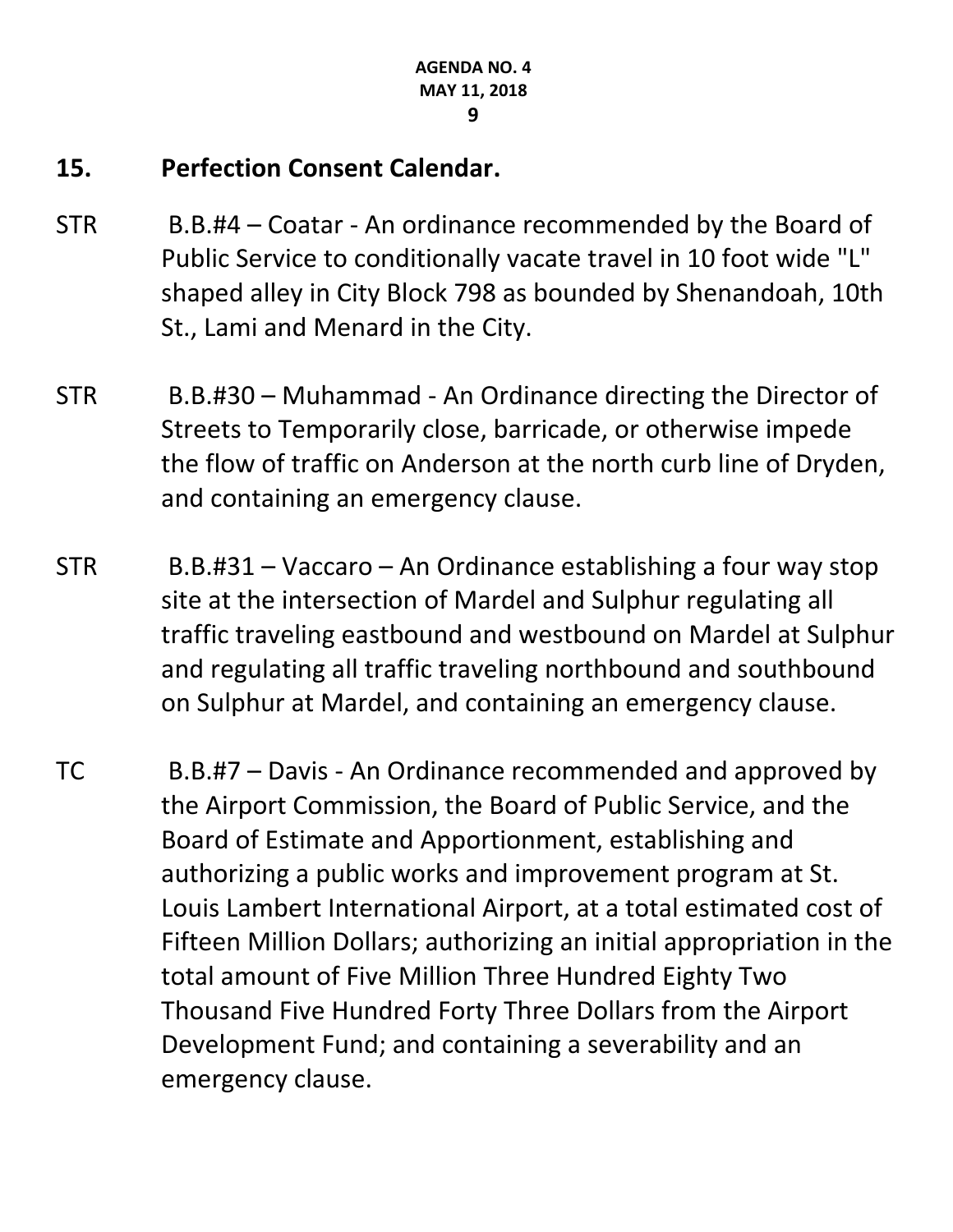## **15. Perfection Consent Calendar – (cont.)**

TC B.B.#8 – Davis - An Ordinance recommended and approved by the Airport Commission and the Board of Estimate and Apportionment authorizing a First Supplemental Appropriation in the total amount of Four Hundred Eighty One Thousand Three Hundred Two Dollars from the Airport Development Fund, into the Airfield, Building & Environs; and containing an emergency clause

## **16. Board Bills for Perfection**

LEG B.B.#21 – Howard - An ordinance submitting to the qualified voters of the City, a proposal to revise Section 2 of Article VIII of the City Charter which requires City employees to reside within the boundaries of the City and thus allow said employees, except for City Agency and Department Directors appointed by the Mayor, to reside outside of the boundaries of the City, and; providing for an election to be held for voting on the proposed revision and the manner of voting thereat and; for the publication, certification, deposit, and recording of this ordinance; and containing an emergency clause.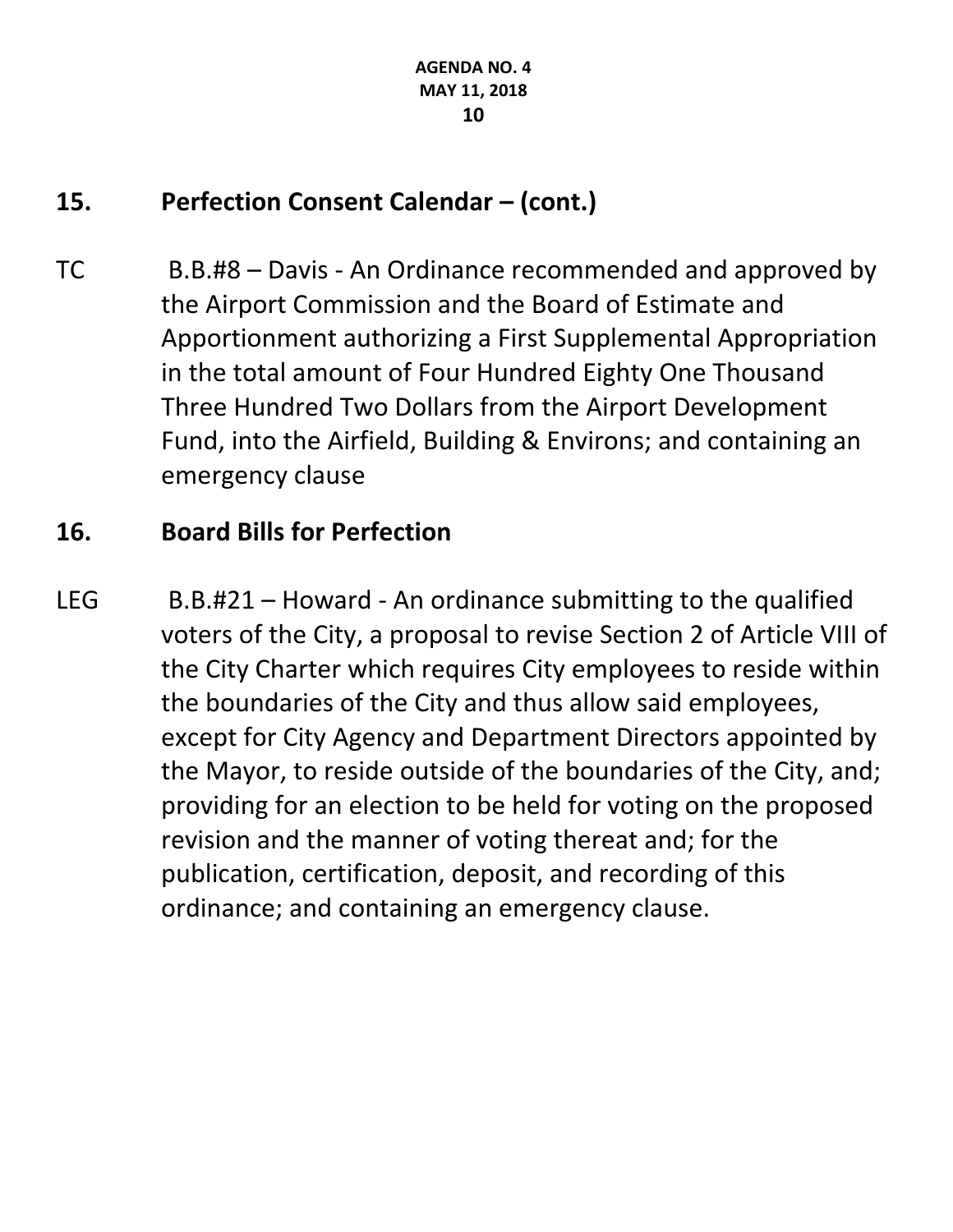## **16. Board Bills for Perfection – (cont.)**

LEG B.B.#25 – Muhammad/Kennedy/Moore/Bosley - An ordinance submitting to the qualified voters of the City a proposed amendment to the Charter to maintain the Board of Aldermen as body of twenty-eight Aldermen representing twenty-eight wards, and preventing its reduction beginning December 31, 2021, to a body of fourteen Aldermen representing fourteen wards as called for under Article I, Section 3 of the City Charter; providing for an election to be held for voting on the proposed amendment and the manner for the voting; and for the publication, certification, deposit, and recording of this ordinance; and containing an emergency clause.

### **17. Third Reading Consent Calendar** none

- **18. Third Reading/Report of Engrossment and Final Passage** none
- **19. Report of the Enrollment Committee.** None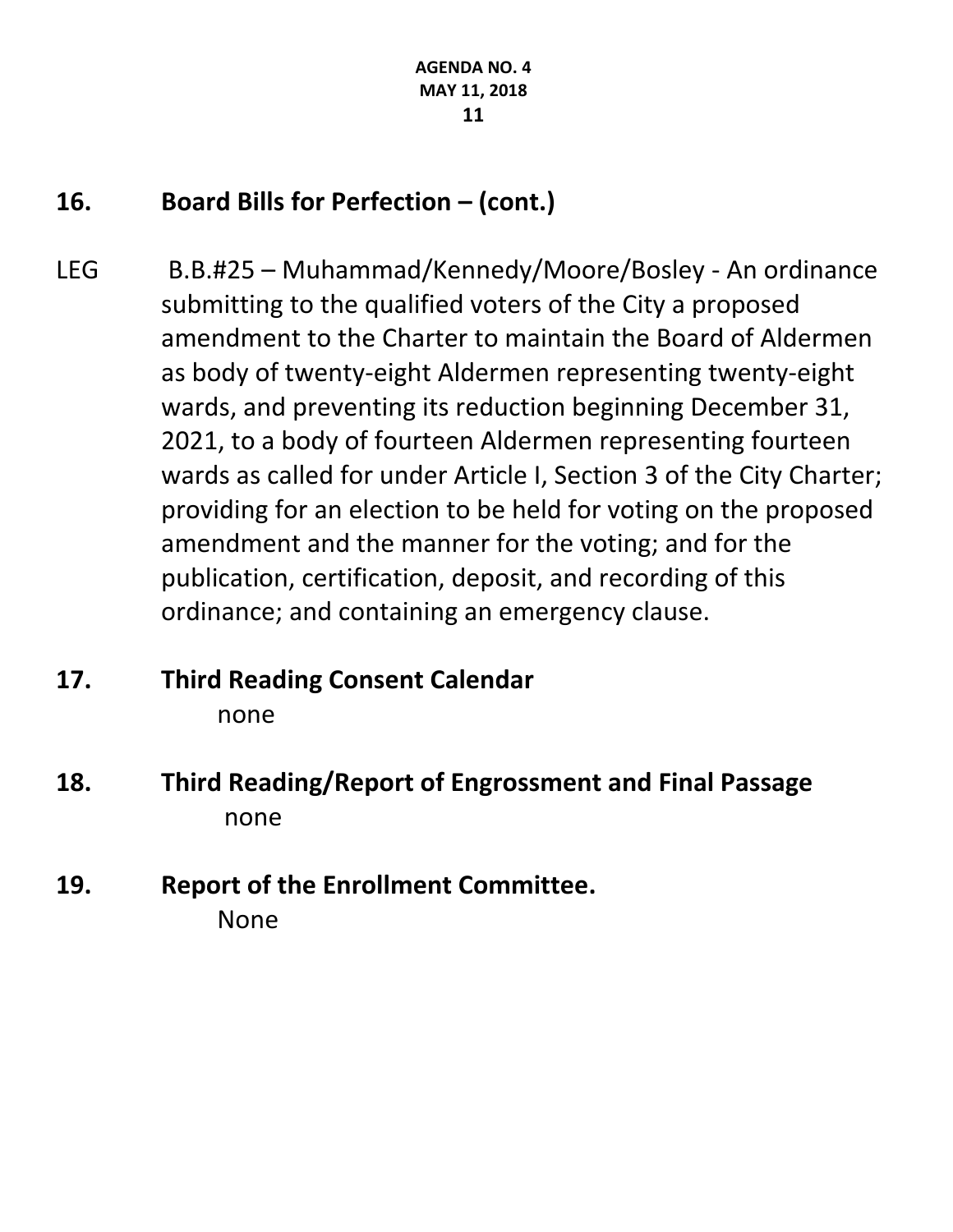## **20. Courtesy Resolutions Consent Calendar**

- Res.#13 Vaccaro/Arnowitz/Cohn/Pres. Reed The Board of Aldermen congratulate Lieutenant John T. Walsh for thirty-five years of commitment and loyalty to the citizens of the City.
- Res.#14 Pres. Reed The Board of Aldermen recognize Mr. Li Hongzhi and the practitioners of Falun Dafa here and all over the world for their many accomplishments on its 26th Anniversary.
- Res.#15 Williamson The Board of Aldermen notes the passing of Gladys Elretta Coates Blaine.
- Res.#17 Arnowitz/Pres. Reed/Tyus/Moore/Hubbard/Coatar/Murphy/ Howard/Roddy/Davis/Spencer/J. Boyd/Vaccaro/Cohn/Williamson/ – The Board of Aldermen congratulates, Estella Marie Daly on celebrating her 100th birthday.

## **21. First Reading of Resolutions.**

Res.#16 – Pres. Reed - the Board of Aldermen will convene hearings, under its authority, for the purpose of hearing the complaints related to lack of payment by the RCSA and to investigate whether the RCSA has complied with Missouri Revised Statute 67.653 and the provision to grant or award 15% of contracts and employment opportunities to racial minorities and report its findings and recommendations to the full Board of Aldermen by Friday, July 13, 2018.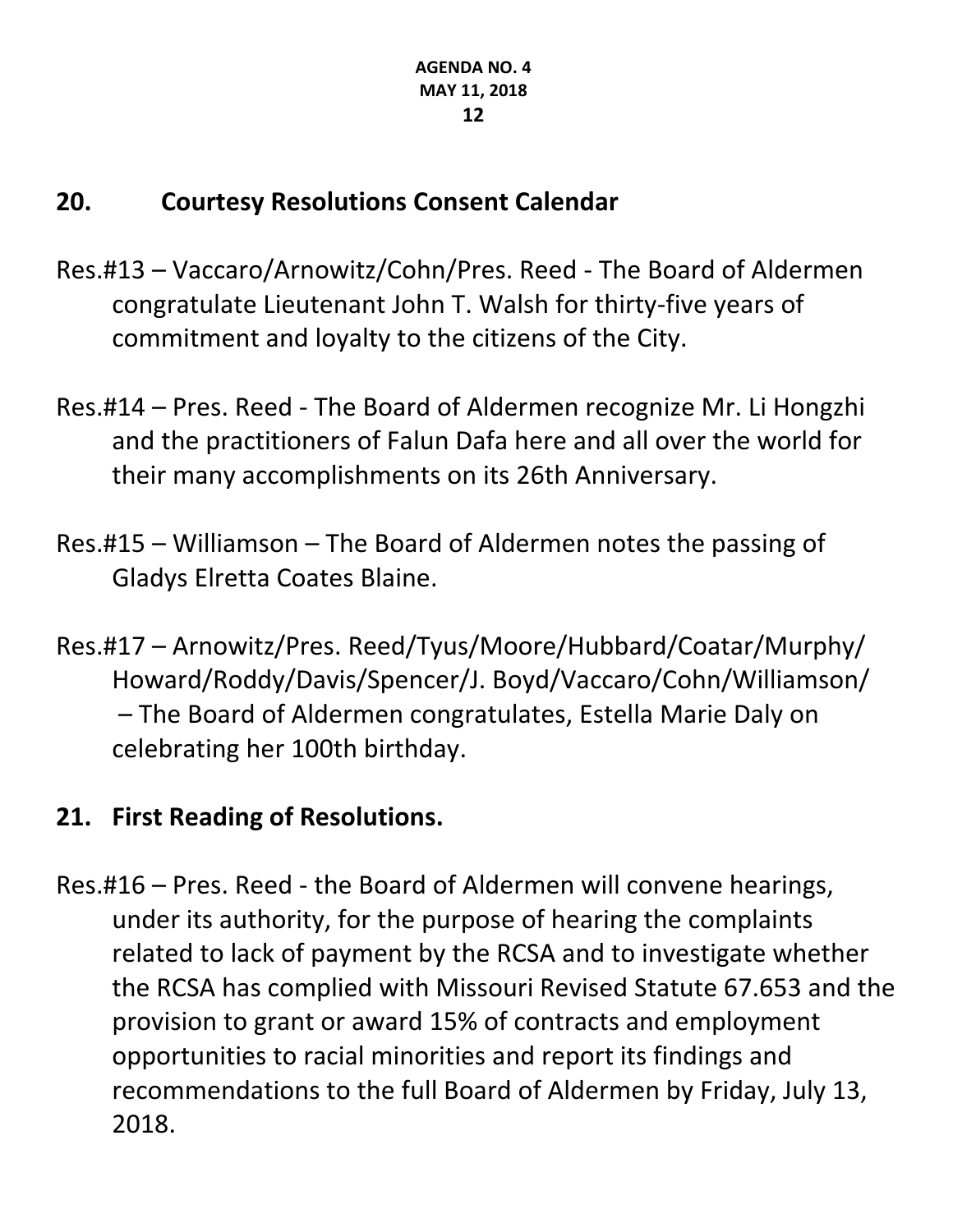- **22. Second Reading Resolutions, Committee Reports & Adoptions.** none
- **23. Miscellaneous and Unfinished Business.** none
- **24. Announcements**

**MONDAY, MAY 14, 2018**

**NO MEETINGS**

**TUESDAY, MAY 15, 2018**

**NO MEETINGS**

### **WEDNESDAY, MAY 16, 2018**

### **HOUSING, URBAN DEV. MEETING – 9:00 A.M. – KENNEDY ROOM**

B.B.#2 – Martin - An Ordinance recommended by the Planning Commission on February 7, 2018, to change the zoning of property in City Block 3084, from "J" Industrial District and "K" Unrestricted District to the "K" Unrestricted District only, at 7500-18 S. Broadway and containing an emergency clause.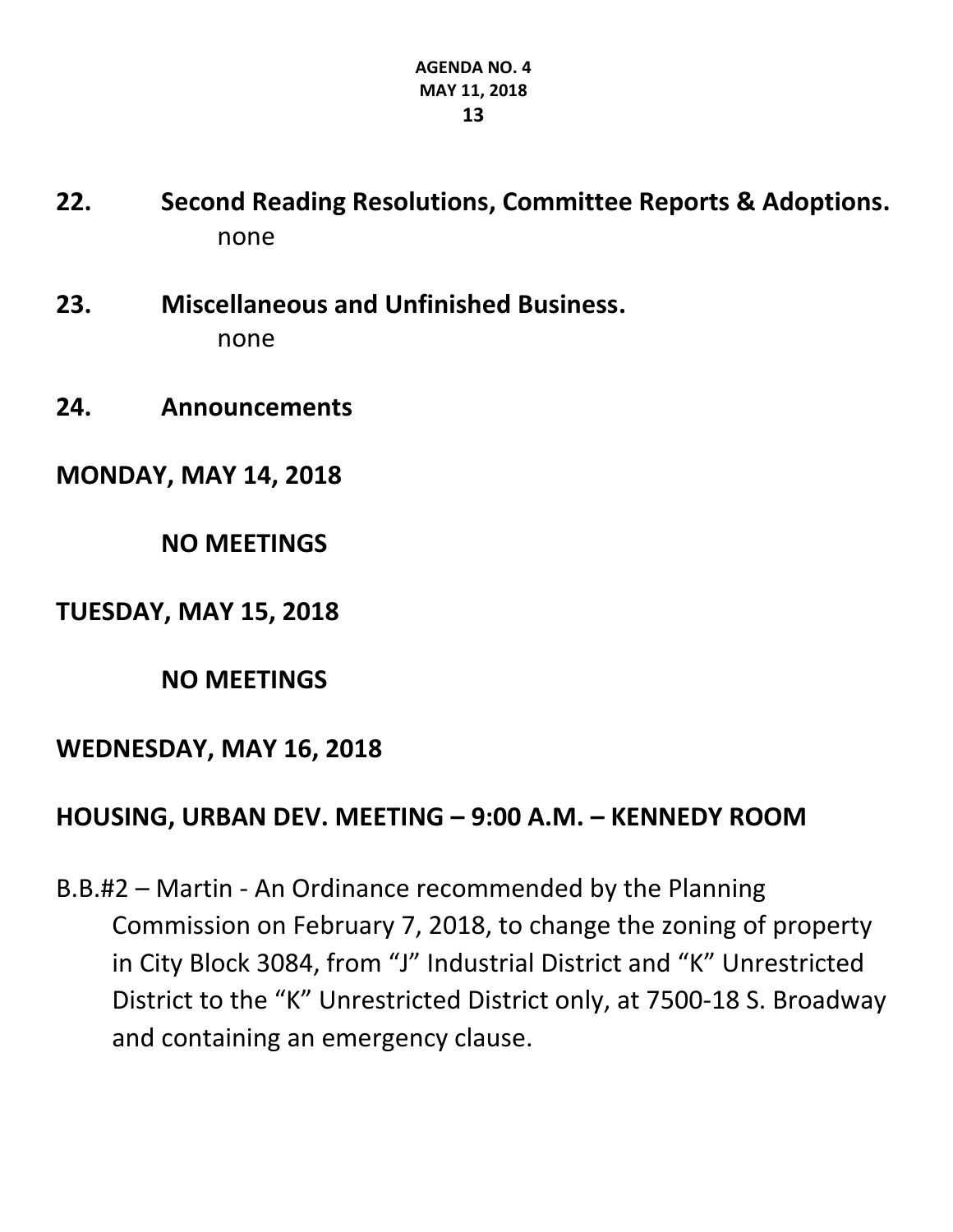## **HOUSING, URBAN DEV. MEETING – (cont.)**

- B.B.#3 Vollmer An Ordinance recommended by the Planning Commission on February 7, 2018, to change the zoning of property in City Block 4741, from "A" Single-Family Dwelling District and "F" Neighborhood Commercial District to the "A" Single-Family Dwelling District only, at 5201 Fyler; and containing an emergency clause.
- B.B.#10 Coatar/Ingrassia An Ordinance pertaining to the Zoning Code requiring that certain uses that are regulated by a plat and petition process under the License Code and Building Code be made a conditional use, prohibited use, or use by right under the Zoning Code.

### **WAYS & MEANS MEETING – 8:30 A.M. – LEISURE ROOM**

## **PLEASE SEE ATTACHED SHEET**

## **LEGISLATION MEETING – 6:30 P.M. – KENNEDY ROOM**

B.B.#35 – Spencer/Ogilvie/Navarro/Green/Martin/Ingrassia/ Rice – An Ordinance pertaining to campaign contribution limits; amending Ordinance 70357 Sections 1 and 3, and repealing Section 4 of said ordinance, to acknowledge newly passed State of Missouri maximum limits on campaign contributions and to decrease maximum limits on campaign contributions for local elections as provided herein.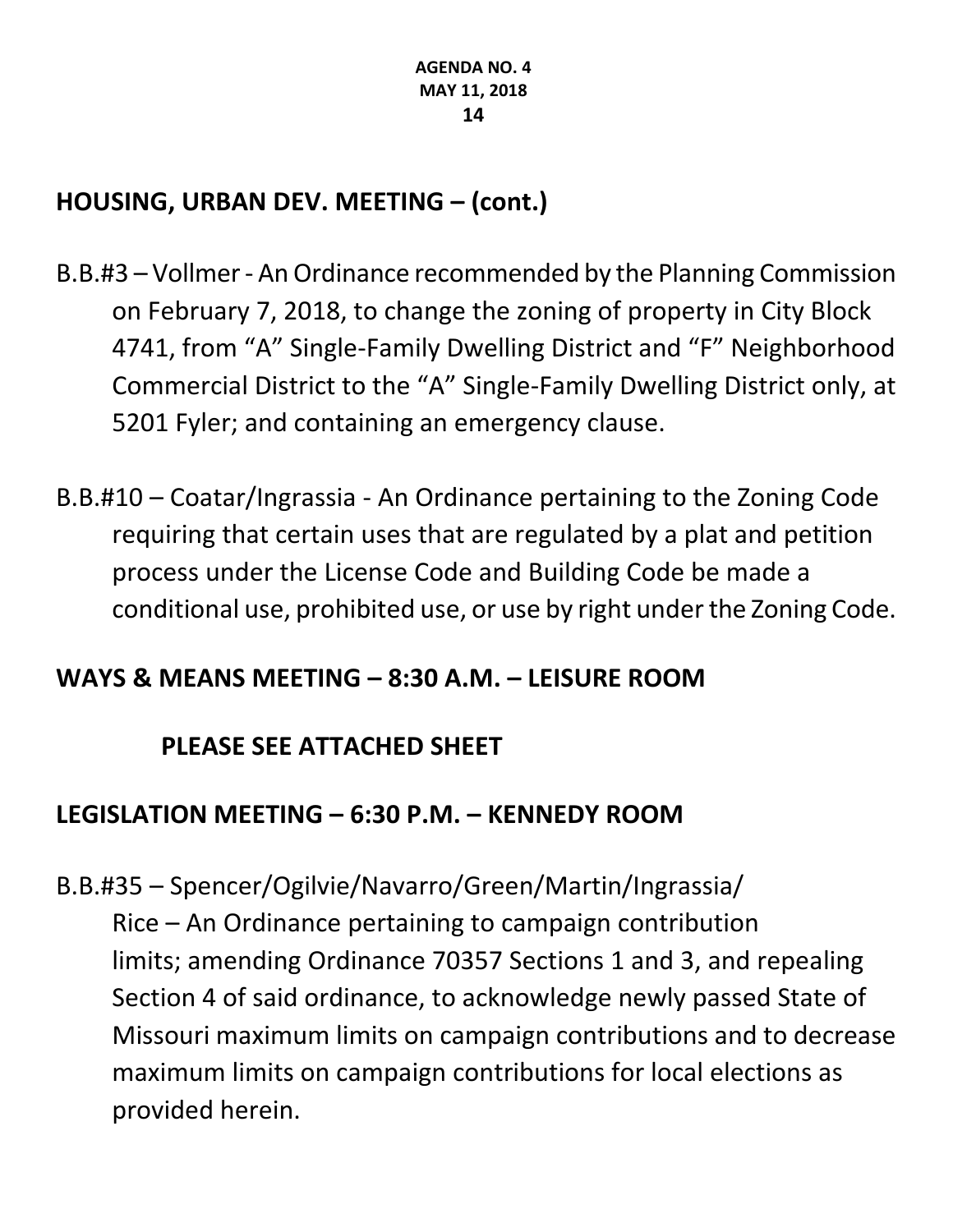### **LEGISLATION MEETING – 6:30 P.M. – KENNEDY ROOM**

Res.#12 – Navarro/Spencer/Ogilvie - Exploring the effect of ward reduction and develop recommendations for an equitable and efficient transition from twenty-eight to fourteen wards through the establishment of an advisory committee.

### **THURSDAY, MAY 17, 2018**

### **NO MEETINGS**

### **FRIDAY, MAY 18, 2018**

### **FULL BOARD MEETING – 10:00 A.M. - CHAMBERS**

**25. Excused Aldermen**

-----------------------------------

**26. Adjournment**

## **27. Calendar**

**THURSDAY, MAY 24, 2018 – FULL BOARD MEETING FRIDAY, MAY 25, 2018 –NO FULL BOARD MEETING MONDAY, MAY 28, 2018 – MEMORIAL DAY – OFFICE CLOSED FRIDAY, JUNE 1, 2018 – FULL BOARD MEETING FRIDAY, JUNE 8, 2018 – FULL BOARD MEETING FRIDAY, JUNE 15, 2018 – FULL BOARD MEETING FRIDAY, JUNE 22, 2018 – FULL BOARD MEETINGS FRIDAY, JUNE 29, 2018 – FULL BOARD MEETING WEDNESDAY, JULY 4, 2018 – NO FULL BOARD MEETING – (4TH OF JULY HOLIDAY) FRIDAY, JULY 6, 2018 – FULL BOARD MEETING FRIDAY, JULY 13, 2018 – FULL BOARD MEETING (LAST MEETING/SUMMER BREAK)**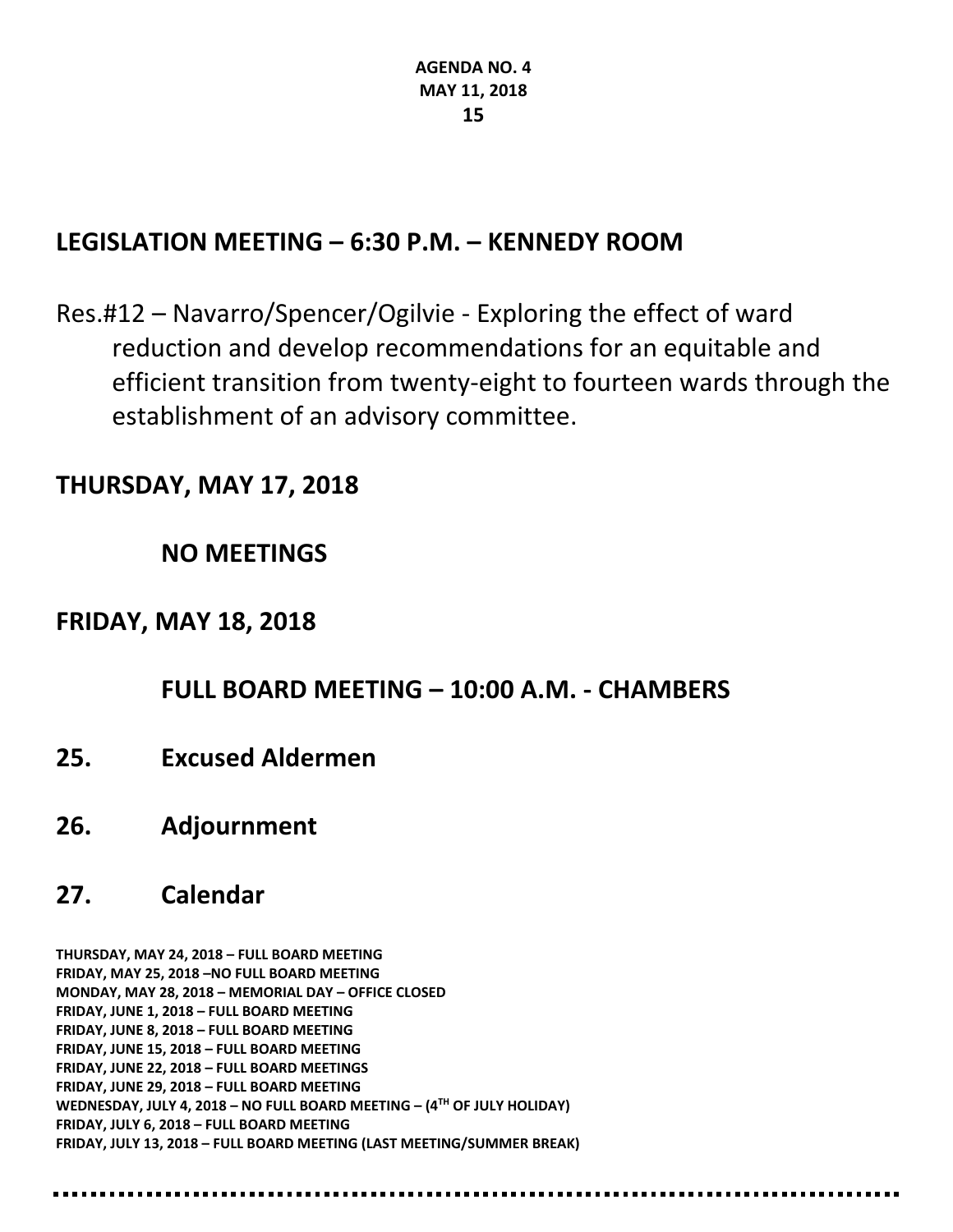**STL TV PLAYBACK TIMES FOR THE BOARD OF ALDERMEN MEETINGS On Charter Cable with digital box (Channel 992) On AT&T U-Verse Channel 99 All of the meetings are also available on Youtube @**[youtube.com/saintlouistv](http://youtube.com/saintlouistv) **You can also watch live via the web @** [www.stltv.net](http://www.stltv.net/) **MONDAY THRU SUNDAY @ 10:00am MONDAY THRU SUNDAY @ 3:00pm MONDAY THRU SUNDAY @ 6:00pm MONDAY THRU SUNDAY @ 12:00am**